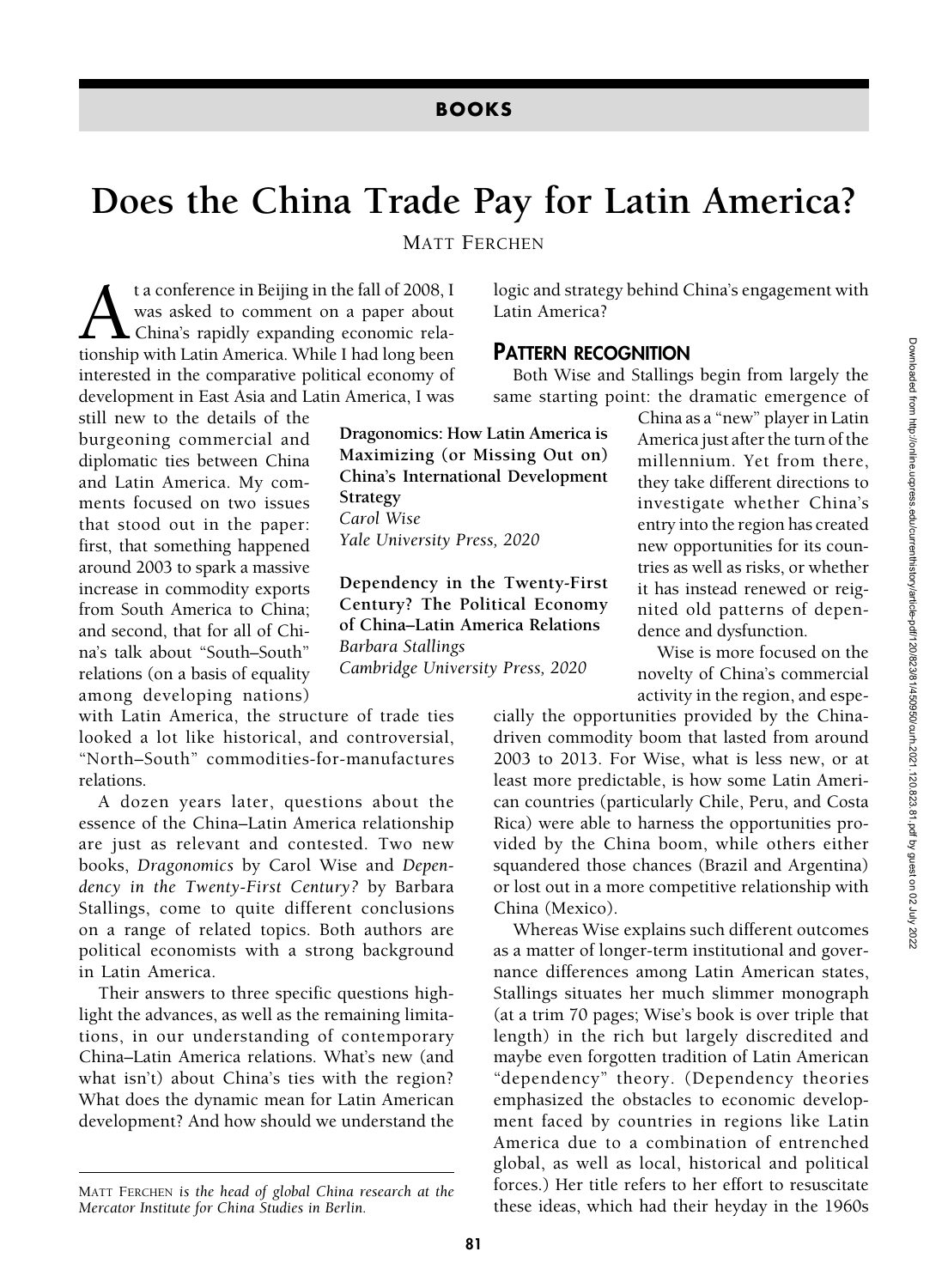and 1970s, and to apply them to contemporary China–Latin America relations.

Stallings views China's economic entry into Latin America since the early 2000s less as a novel opportunity for the region than as a rerun of a story the region has experienced more than once before. While recognizing important historical differences, she argues that South American exports of raw materials to China are part of a pattern of "reprimarization" of the region's trade. (In other words, raw materials exports are taking precedence over efforts to diversify economies into manufacturing and higher-value-added sectors.) This means that China holds most of the cards in the relationship.

Wise's argument, meanwhile, can be boiled down to the proposition (to paraphrase international relations theorist Alexander Wendt) that relations with China are what states make of them. Countries that signed free trade agreements with China, like Chile, Costa Rica, and Peru, were able to capitalize on "openness" as a virtue in their ties with the rising economic power (and more generally).

Although Wise explicitly rejects dependency theory, she argues that Argentina and Brazil squandered their windfalls from the China trade, as well as the space those revenues provided for needed institutional reform during the commodity boom. Both countries fell vic-

tim to corruption, budgetary indiscipline, and enhanced protectionism, all signs of what Wise calls the "institutional resource curse." (Wise also sees countries like Ecuador and Venezuela as irredeemably afflicted by the resource curse in their ties to China, so much so that she mostly leaves them out of her analysis.) Lastly, Wise argues that Mexico failed to pursue effective structural reform policies to allow it to compete more effectively with China in industrial manufacturing and exports, while also missing the chance to take advantage of opportunities for increasing oil sales and infrastructure cooperation.

It's not obvious that Stallings would quibble with the details of Wise's case studies, but she looks at the same general picture and sees a much more limited scope for Latin America's developmental prospects emerging from the region's ties with China. Her skepticism rests in large part on the structural, commodities-for-manufactures relationship between China and South America. The point is not

that some countries didn't experience higher growth rates during the China-led 2003–13 commodity boom, or that sustained Chinese demand through the 2008–9 financial crisis didn't help spare the region from a more severe downturn; it's that such a relationship was unequal and unsustainable.

Stallings agrees that some countries squandered the gains from the China boom, but she goes a step further. She argues that South American commodity-based exports to China reversed previous advances toward a more diverse manufacturing model in countries like Brazil, and that China has shown little appetite for more value-added Latin American imports or investment. Ties to China based on exports of raw materials have exposed the region once again to volatile, boom-and-bust commodity cycles, doing little to create higher-quality opportunities in manufacturing or the services trade. For its part, Stallings says, China gets what it wants from the region.

#### THE CHINA SIDE OF THE STORY

The Chinese appetite for some kinds of Latin

Latin American countries have reacted to China rather than structuring ties in their own interest.

American goods and not others points to the allimportant question of the role China plays in the relationship. Each author takes up the China side of the story in a different way.

Even though Wise declares, in the first sentence

of her book's preface, "This is not a book about China," she devotes considerable space to explaining the backstory of China's own economic reform and development experience since the 1980s, and how it compares with Latin America's. But her primary emphasis is on what she calls "China's international development strategy," which in her telling largely boils down to its global search for mineral, energy, and agricultural commodities that are found in limited supply inside China.

Stallings also focuses on the Chinese side of the story, but with a comparative emphasis on how China has established "asymmetrical" relationships with countries in Southeast Asia, Africa, and Latin America to build "leverage" over them. For Stallings, such asymmetries and leverage relegate these regions to a type of low-quality growth that has "done nothing to help promote inclusive development."

Both authors emphasize that China has approached its ties to Latin America with an assertive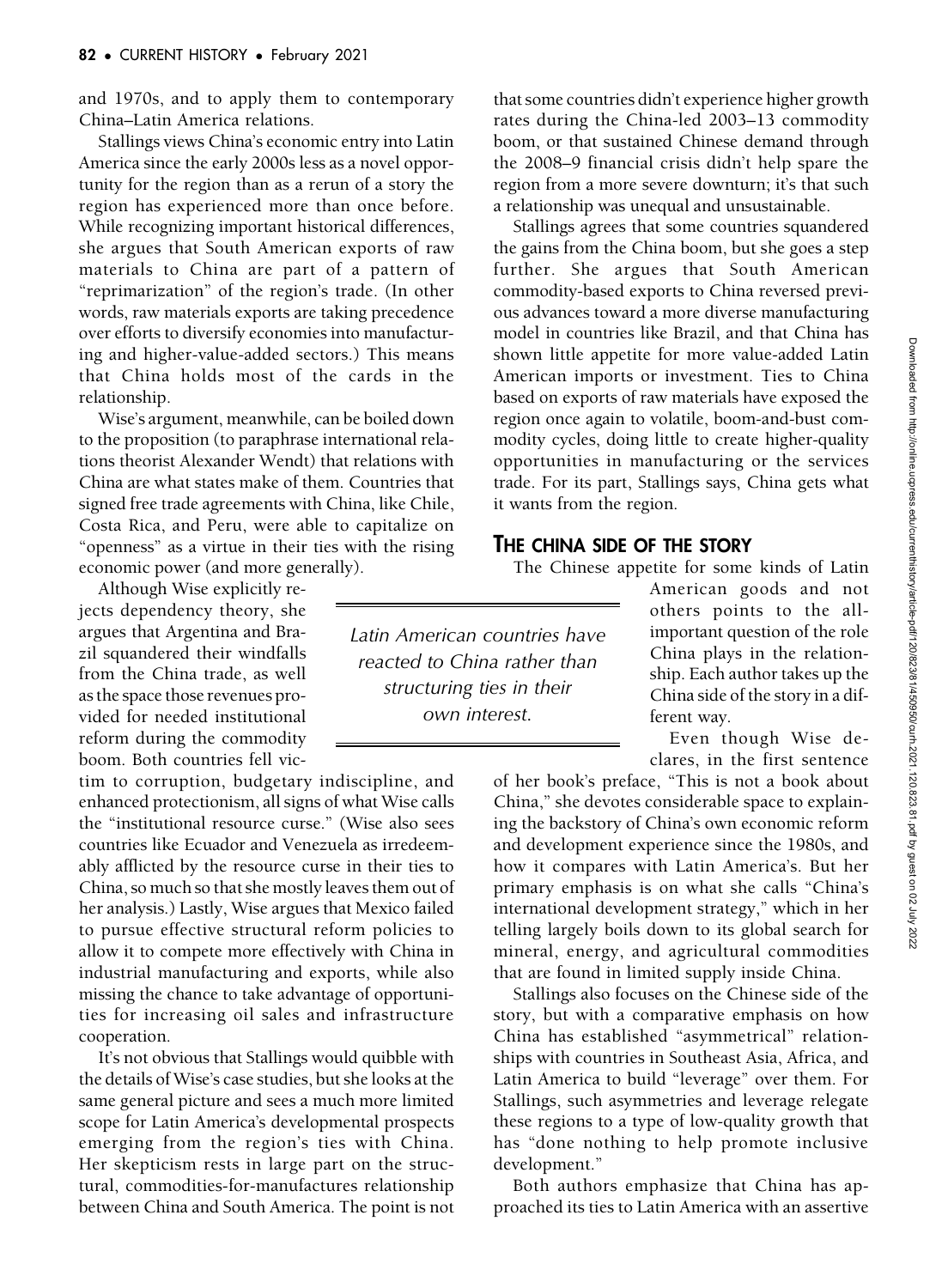and well-established plan, whereas Latin American countries have largely been passive and lacking in a coherent response. Such sentiments about China's strategic engagement with Latin America, and the region's comparatively ill-organized responses, are a common theme among specialists in Latin American political economy who have joined the effort to make sense of China's arrival in the hemisphere. Yet a closer look at the Chinese side of the equation reveals important details of the drivers, dysfunctions, and (mis)perceptions behind the booms and busts, as well as the expectations China has for the developmental potential of its relations with the region.

It turns out that the commodity boom of the early 2000s was not just the result of China's "natural" growth or even its entry into the World Trade Organization (as Wise claims). Instead, it was driven by a shift in China's development trajectory: domestic (over)investment in capitalintensive sectors drew in imports of South American iron ore and copper to feed overcapacity steelmaking and other heavy industrial production, which in turn fed into a debt-fueled infrastructure and property development boom. In addition to minerals, Chinese demand for South American oil and soy was likewise a reflection of the vicissitudes of Chinese domestic economic and political forces—forces that both drove the boom and ultimately played into the bust.

Chinese direct investment and lending flows into Latin America similarly reflect specific drivers and dysfunctions on the Chinese side. The China Development Bank, to take one notable example of the latter, made a large and unwise bet on over \$60 billion in loans-for-oil deals with Venezuela. The Chinese—both government agencies and companies—certainly have had strategies for their forays into Latin America, but how well were those strategies thought through and implemented, and how bound up were they with the intricacies of Chinese domestic political economy? These are crucial but largely missing parts of the story in these two otherwise stimulating books.

Chinese perceptions and expectations about the relationship with Latin America are just as important. Wise and Stallings both agree that China has in many ways been in the driver's seat, and that this reality to a certain extent has framed developmental opportunities and limits for Latin American countries. Yet in its official diplomacy, China has consistently portrayed the relationship, especially the core trade in South American commodities, as "complementary."

Without saying so explicitly, what Chinese officials and researchers have mostly meant when they invoke complementarity is that the raw materials– for-manufactures basis of China–Latin America ties reflects natural comparative advantage, without which the relationship would lose its main source of ballast. They dress this up in the rhetoric of "winwin," "South–South" relations, implying a type of developing world solidarity.

As Stallings points out in exasperation, whenever she raised concerns with Chinese officials about how such talk of "complementarity" masked limited options for Latin American exporters of value-added goods, the answer was, "These problems are up to Latin America to deal with." For Wise, it is indeed up to Latin American countries to effectively organize their relations with China in a way that maximizes the opportunities and minimizes the risks, whereas Stallings sees the cards as stacked against Latin America (as well as Africa and Southeast Asia).

### LEARNING OPPORTUNITIES

These two books point to the need for students of China–Latin America relations to redouble their efforts in three areas. First, researchers and policymakers need to situate detailed studies of trends in a broader comparative framework. Both authors, but especially Stallings, emphasize that the challenges faced by Latin American countries as they navigate the developmental opportunities and limitations presented by ties with China share similarities with regions like Africa and Southeast Asia. Countries in all these regions need to better understand China's political economy. Whether it is a well-oiled strategic machine or improvising and experimenting on the world, China is the elephant in the room.

Second, researchers and policymakers should tap into cutting-edge, comparative academic research about "agency," or the capacity of governments, businesses, and civil society in developing countries to take the initiative to pursue (or sometimes undermine) their own interests in negotiating their countries' ties to China. We need a clearer theoretical and empirical understanding of both the potential and the limitations of such agency. These two books clearly point to the rich possibilities for this kind of analysis.

Lastly, observers of China–Latin America ties must take stock of which actors on both sides have